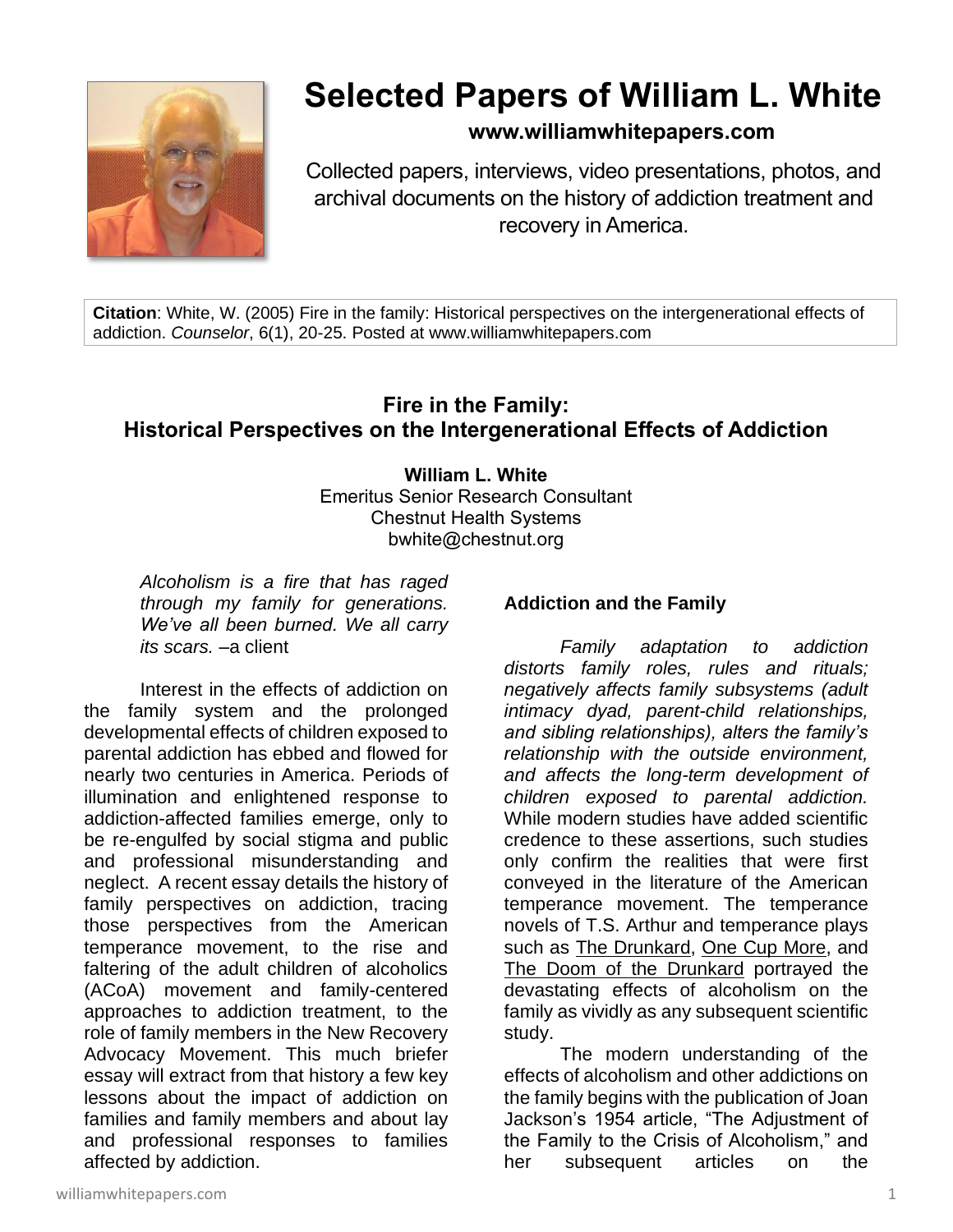developmental problems experienced by children of alcoholics (Jackson, 1954, 1964). Subsequent family studies evolved through several stages of primary focus: the alcoholic wife, the alcoholic marriage, the nature of the alcoholic family as a dynamic system, the effects of alcoholism on children and adult children of alcoholics, and family therapy approaches to the treatment of a broad spectrum of substance use disorders.

#### **Parental Addiction and Child/Adult Development**

*Childhood trauma resulting from parental addiction unfolds developmentally within three domains of adult life: emotional turmoil, disorders of perception and thought, and self-destructive behaviors*. During the 1980s*, g*rowing interest in the special needs of children of alcoholics generated the concepts of "co-alcoholism" and "paraalcoholism" (Greenleaf, 1981) that were further amplified by the writings of Claudia Black and Sharon Wegscheider-Cruse. These writings graphically depicted the developmental effects of parental alcoholism on children and catalogued how these experiences continued to affect children of alcoholics in their adult lives (Black, 1982; Wegscheider-Cruse, 1985). Professional interest in and responses to the needs of children and adult children of alcoholics have ebbed and flowed since peaking in the 1980s. Greater continuity of support can be found within the arena of mutual aid groups for families impacted by addiction. Such continuity is reflected in the family support groups within the American Temperance Movement and by the progressive growth of Al-Anon and other family support structures since the mid-twentieth century.

#### **Intergenerational Transmission**

*Biological vulnerability, developmental trauma and social learning interact to elevate the risk children of alcoholics face in their own relationships with alcohol and other drugs.* In 1835, Robert MacNish observed that alcoholism could "descend from parents to their children" and

One of the founding principles of the American Association for the Cure of Inebriety (1870) was that the disease of inebriety could be inherited or acquired. Modern research has shed considerable light on the complex etiological roots of addiction and how multiple factors interact to sustain the intergenerational transmission of alcohol and other drug problems. I envision a future in which interventions into severe alcohol and other drug problems will include a central focus on breaking intergenerational patterns of problem transmission. If achieved, that focus would mark the full integration of treatment and prevention technologies.

#### **Addiction other than Alcoholism**

T*he experiences of family members confronting alcoholism periodically break into public and professional consciousness (even in the autobiographies of our Presidents), but the experiences of family members facing other patterns of addiction have been long-cloaked in silence.* The professional literature on the latter is very meager (focusing mostly on adolescents) and is eclipsed by depictions of such experience in the non-scientific literature, e.g., Eugene O'Neil's autobiographical depiction of his mother's opiate addiction in Long Day's Journey into Night. It is important for the addiction professional to recognize that most of what we know about addiction and the family is based on studies of alcoholism and may or 0may not be applicable to other patterns of addiction and recovery.

#### **Family Support Groups**

*Family support groups have provided a sanctuary of healing for family members wounded by addiction for more than 160 years.* Women and children wounded by alcoholism sought shelter in a rising Temperance Movement of the 1830s. Many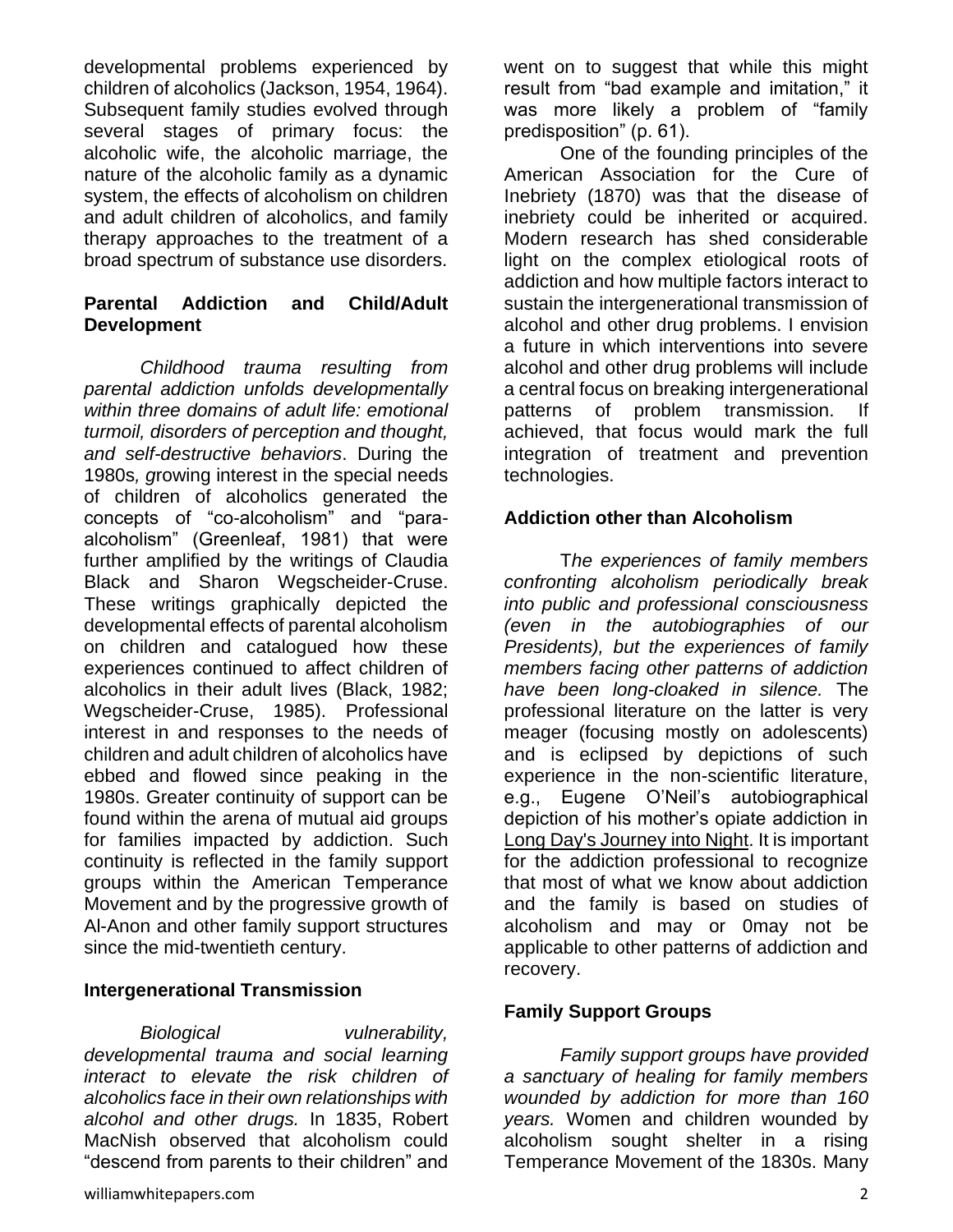women within the American Temperance Movement had experienced the tragedy of alcoholism in their families. Involvement in local temperance societies served therapeutic functions for the daughters, sisters, wives and mothers of alcoholics (Bordin, 1990). America's early recovery mutual aid societies often created auxiliary societies for wives (e.g., the Martha Washington Society founded in 1842) and created junior auxiliaries for children. These auxiliary societies flourished in the nineteenth century, dissipated in the early twentieth century and were revived via the rise of the "Alcoholics Anonymous Associates" and "Non-A.A. Groups" organized in 1951 into Al-Anon Family Groups which later (1957) spawned Alateen. Al-Anon, which currently has more than 390,000 members in 30,000 registered groups, has been widely used as a model of family support by other recovery mutual aid societies (Humphreys, 2004).

#### **The ACoA/Codependency Movement**

*The ACoA / Codependency Movements illustrate how recovery mutual aid movements can be wounded by "fuzzy thinking" (over-extension of the concept of codependency) and colonized and corrupted for personal and institutional gain.* The writings of Claudia Black, Sharen Wegscheider-Cruse, Janet Woititz, in the 1980s marked a significant shift, in which the alcoholic's family members were viewed, not simply as sources of support for the alcoholic's recovery, but as patients in their own right, who suffered from a condition that required treatment and support services. This transition gave rise to a new clinical specialty within the psychotherapy and addictions fields—counseling children and adult children of alcoholics—and gave rise to a broader social-support movement. Adult Children of Alcoholics (ACoA) groups were formed within Al-Anon—some 1,100 by 1986—and the National Association for Children of Alcoholics (NACoA) organized more than 1,500 local groups between its founding in 1983 and 1990 (Brown, 1995).

(See sidebar for a chronology of the ACoA Movement)

In the late 1980s, the writings of Melody Beattie, John Bradshaw and others extended the concept of co-alcoholism to the concept of codependence. Codependency was defined via an ever-expanding, allencompassing symptom checklist. Interest in co-dependence, fueled by Beattie's writings and Bradshaw's lectures on PBS, spawned Co-Dependents Anonymous, which by 1990 had more than 1,600 registered groups (Makela, et al, 1996). Responding to this wave of interest, addiction treatment programs began offering treatment tracks for persons suffering from the "disease of co-dependency" and began extending residential stays for alcoholics and addicts to address "codependency issues." This produced both an ideological backlash (biting critiques of the concept of codependency) (Katz & Liu, 1991; Kaminer, 1992; Travis, 1992) and a financial backlash (erosion of treatment benefits) sparked by perceptions of profiteering within the addiction treatment industry. Insurance companies, observing the ever-widening conceptual net of codependency, reasonably concluded that they could not provide coverage for a disease that apparently almost everyone had. These companies backed away from coverage of codependency treatment during the same period in which they began to impose severe restrictions on coverage for the treatment of alcoholism and other addictions. Whatever original value existed within the concept of codependency was rapidly swept away amid these backlashes and will await retrieval (and probable re-christening) in the future.

## **Family Members as Advocates**

*Family members affected by addiction have historically been a potent force as they banded together to pursue broader policy issues related to the sources and solutions of alcohol and other drug problems.* Such advocacy efforts span:

> • the "Women's Crusade" and "Children's Crusade" of the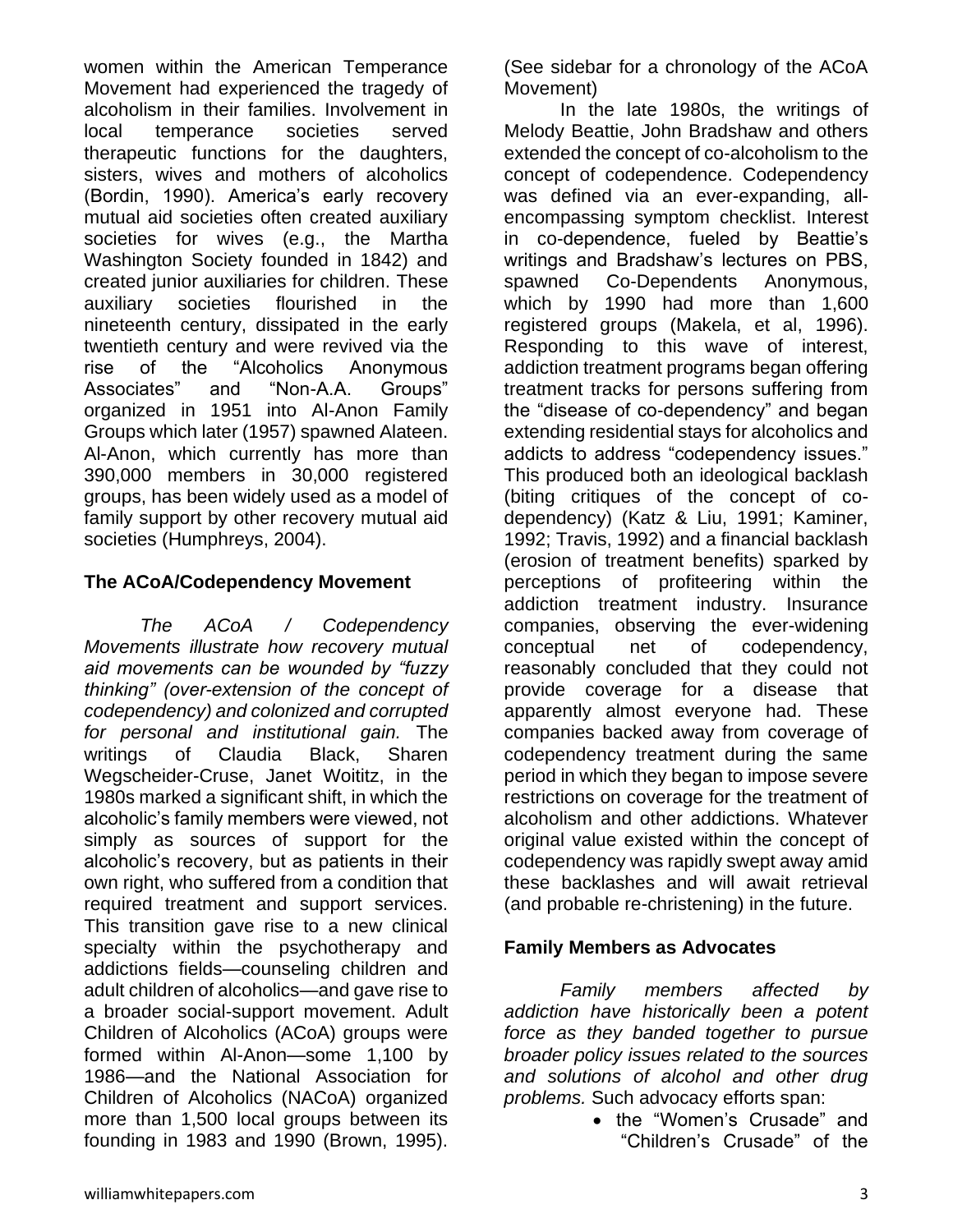19<sup>th</sup> century temperance movement,

- advocacy for mandatory temperance education, drinking age laws, and state and national prohibition of alcohol,
- the local alcoholism councils of the mid-twentieth century that laid the educational and legislative foundation for modern addiction treatment,
- issues specific advocacy campaigns, e.g., MADD), and
- participation and leadership roles within the New Recovery Advocacy Movement that is spreading across the U.S..

Historically, when systems of care for addiction weaken or collapse, recovering people and their family members reorganize to address those inadequacies.

### **Professional Disdain for Families**

*Family members of those suffering from alcohol and other drug problems have historically been viewed as a cause of such problems or an obstacle to their solution. There are only brief and isolated periods in which professional treatment has been a place of welcome and refuge for addictionaffected families.* From the earliest days of addiction treatment, wives of alcoholics were viewed by the staff of those institutions as hostile interlopers (An Inmate, 1869). This perception continued well into the twentieth century, where mid-century goals were not to treat the alcoholic family or involve family members in the treatment of the alcoholic, but to isolate the alcoholic and coax the family into a position of non-interference (Cutten,1907; Strecker and Chambers, 1938).

Family members, particularly mothers and wives, were also blamed for the alcoholism of their sons and husbands. Peabody (1936) viewed maternal domination as a primary cause of alcoholism, and Whalen (1944) and

Futterman (1953) created crude clinical classifications of wives of alcoholics (e.g., Suffering Susan, Controlling Catherine, Wavering Winnifred, and Punishing Polly) and depicted these women as neurotic, sexually repressed, dependent, man-hating, and domineering (See Day, 1961 for a review). The typical therapist's view of the wife of the alcoholic in the mid-twentieth century was, "I'd drink, too, if I was married to her"(Reddy, 1971, p.1). These views were challenged only when scientific studies (Corder, Hendricks, & Corder, 1964) of spouses of alcoholics (mostly Al-Anon members) failed to support these characterizations.

#### **The Short Era of "Family Programs" (1950s-1970s)**

*The "family programs" linked to inpatient treatment programs (1965-1985) constitute a Camelot period in the treatment industry's response to families—an era of rapid knowledge development that was aborted via the closing or dramatic restructuring of most inpatient treatment programs in the late 1980s and 1990s.* There were several pioneers in the development of family-oriented alcoholism treatment models during the 1960s: Johns Hopkins Hospital, Sandstone Hospital and Hazelden and Lutheran General Hospital, the latter two having experimented with residential "family week" and "family weekend" programs (White, 1998). Family programs spread rapidly as an innovation within the "28-day rehab centers" during the 1970s and 1980s, but fell rapidly in popularity as lengths of stays were progressively shortened and third-party payors stopped paying for what they deemed "ancillary" services. Since the late 1980s, the addiction treatment field has been in a period of disengagement from families within the mainstream treatment system. (The only exception to this is the increase in family therapies for adolescent substance use disorders. See Liddle & Dakof, 1995). Programs that have continued strong family programs (e.g., Betty Ford Center) are the exception today. What these cycles of family engagement and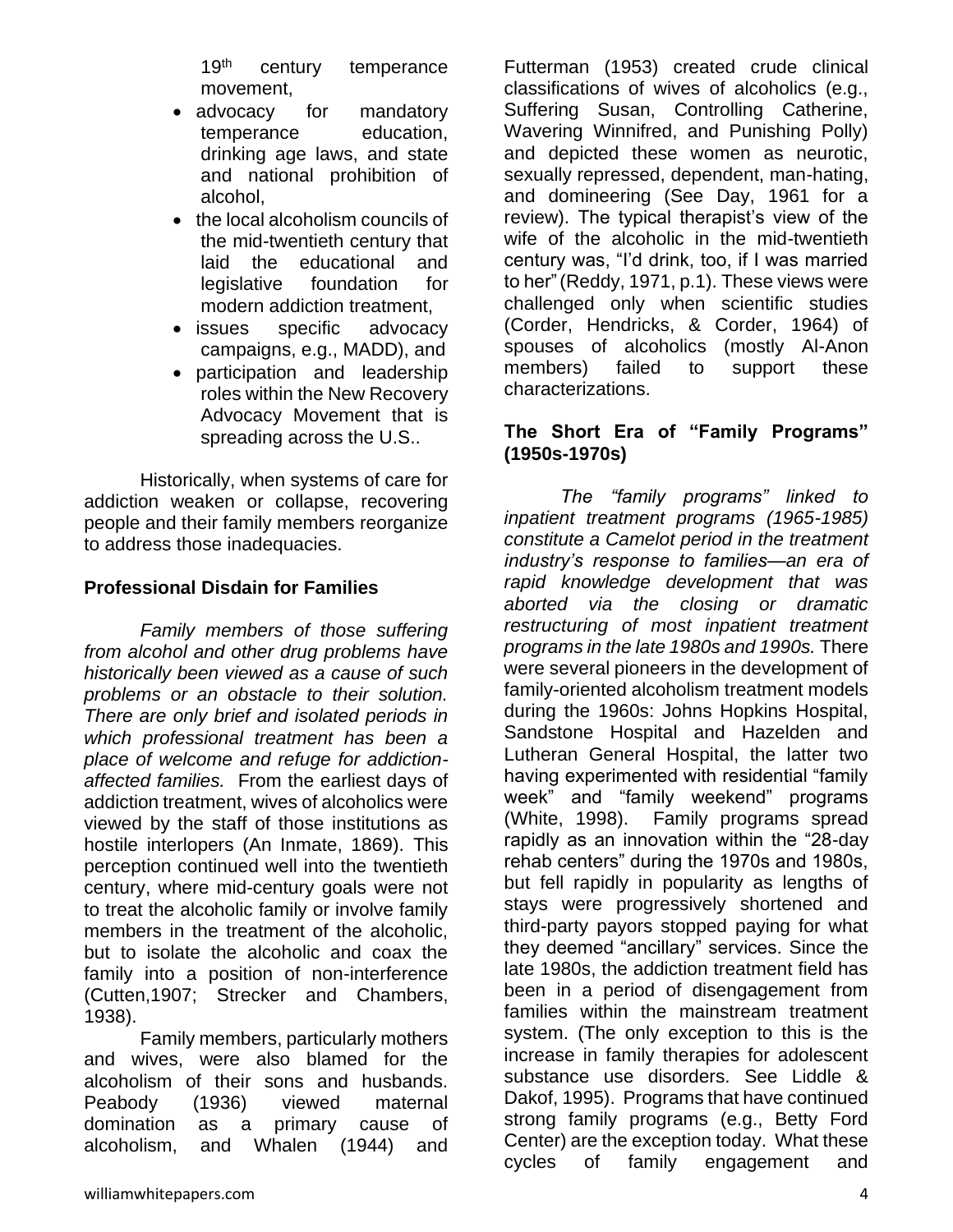disengagement suggest is that familyoriented services have existed only as a weakly attached appendage to the American system of addiction treatment. The 1970s and 1980s represent a brief window of clinical progress in which the complex wounds of family members affected by addiction were recognized and treated in their own right.

#### **The "Trauma of Recovery"**

*Recovery from addiction is a process that so dramatically alters family structure and process that family researchers have coined the demands of such adaptation the "trauma of recovery"* (Brown, 1994). The research of Drs. Stephanie Brown and Virginia Lewis challenge the expectation that families can rapidly regain health following the initiation of addiction recovery. The chaotic family environment during addiction often continues well into the early years of recovery; recovery can destabilize family relationships; and without support, families that survived all manner of insults from addiction may disintegrate from the demands of recovery. Family research confirms the need for family-oriented models of treatment and family-focused, posttreatment monitoring and support services.

#### **Family Disease: Rhetoric versus Clinical Practice**

Professional responses to those affected by addiction evolved through several overlapping stages in the modern era: referral of wives to Al-Anon, facilitating support groups for wives of alcoholics, conjoint marital therapy, the development of intervention to engage the addicted family member in treatment, family education programs and primary treatment for family members focused on their individual recoveries. Alcoholism/addiction has been characterized as a "family disease" since the mid-twentieth century. That rhetoric continues today, but there is little evidence that such beliefs permeate clinical practice. If we really believed that addiction was a family disease, we would not assess, treat and provide continued support services to individuals in isolation from their families. We would instead deliver family-oriented models of engagement, assessment, treatment and continuing care. The movement to develop such models in the 1970s and 1980s needs to be revitalized and sustained in the twentyfirst century. Two groups must join to lead this revitalization movement: family members affected by addiction and front-line addiction professionals.

**William L. White** is a Senior Research Consultant at Chestnut Health Systems and the author of *Slaying the Dragon: The History of Addiction Treatment and Recovery in America*.

## **References**

- An Inmate of the New York State Asylum, (1869). Our inebriates, harbored and helped. *Atlantic Monthly* 24 (July) 109-116.
- Black, C. (1982). *It Will Never Happen to Me!* Denver, CO: M.A.C. Printing and Publishing.
- Bordin, R. (1990). *Women and Temperance.*  New Brunswick, NJ: Rutgers University Press.
- Brown, S. (1994). What is the family recovery process? *The Addiction Letter, 10*(10), 1, 4.
- Brown, S. (1995). Adult children of alcoholics: The history of a social movement and its impact on clinical theory and practice. In M. Galanter (Ed.), *Recent Developments in Alcoholism. Volume 9: Children of alcoholics* (pp. 267-285). New York: Plenum Press.
- Corder, B., Hendricks, A. & Corder, R. (1964). An MMPI study of a group of wives of alcoholics. Quarterly Journal of Studies on Alcohol, 25, 551.Cutten, G. (1907). *The Psychology of Alcoholism*. New York: Charles Scribner's Sons.
- Futterman, S. (1953). Personality trends in wives of alcoholics. *Journal of Psychiatric Social Work*, 23, 37- 41.